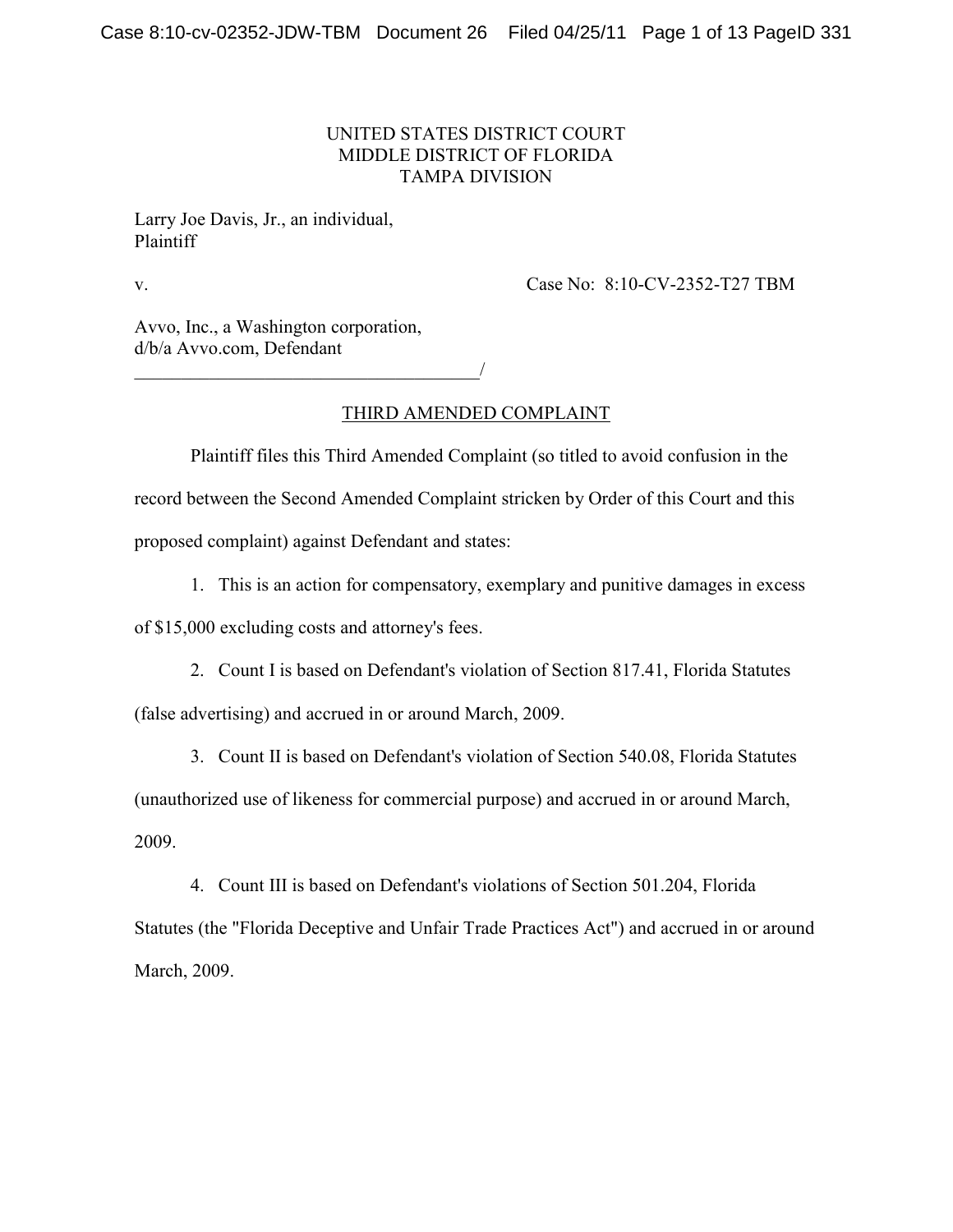5. This Court has jurisdiction over the parties and venue is proper in Pinellas County, Florida. All conditions precedent to this action have been met or otherwise are discharged.

6. Plaintiff is an individual and is licensed as an attorney in good standing by the Florida Bar since 1992. Plaintiff was Board Certified in Health Law by the Florida Bar in 1999 and he was recertified in Health Law by the Florida Bar in 2004 and in 2009. According to the Florida Bar's requirements for Board Certification, a Board Certified attorney must demonstrate to the Florida Bar "substantial involvement in the field of law for which certification is sought." The 34 areas of attorney Board Certification in Florida represent distinct practice areas.

7. Defendant is a Washington corporation doing business in Florida and particularly St. Petersburg, Florida, listing purportedly objective profiles of St. Petersburg, Florida lawyers on its website (that is, if the person performing the search has an IP address located in St. Petersburg, the Avvo.com search engine automatically searches only St. Petersburg lawyers). Avvo, Inc. conducts its business under the trade name Avvo.com.

8. Defendant purports to list over 90% of lawyers in the United States.

9. Avvo.com listed Plaintiff with an objectively incorrect "practice area," "100% Employment/Labor" law. Avvo.com listed other non-Avvo-member Board Certified Aviation lawyers, Board Certified Construction lawyers, Board Certified Civil Trial lawyers, Board Certified Appellate Practice lawyers, Board Certified State and Federal Government and Administrative Practice lawyers and Board Certified Health lawyers, with an objectively incorrect "practice area." Board Certification, by definition, defines a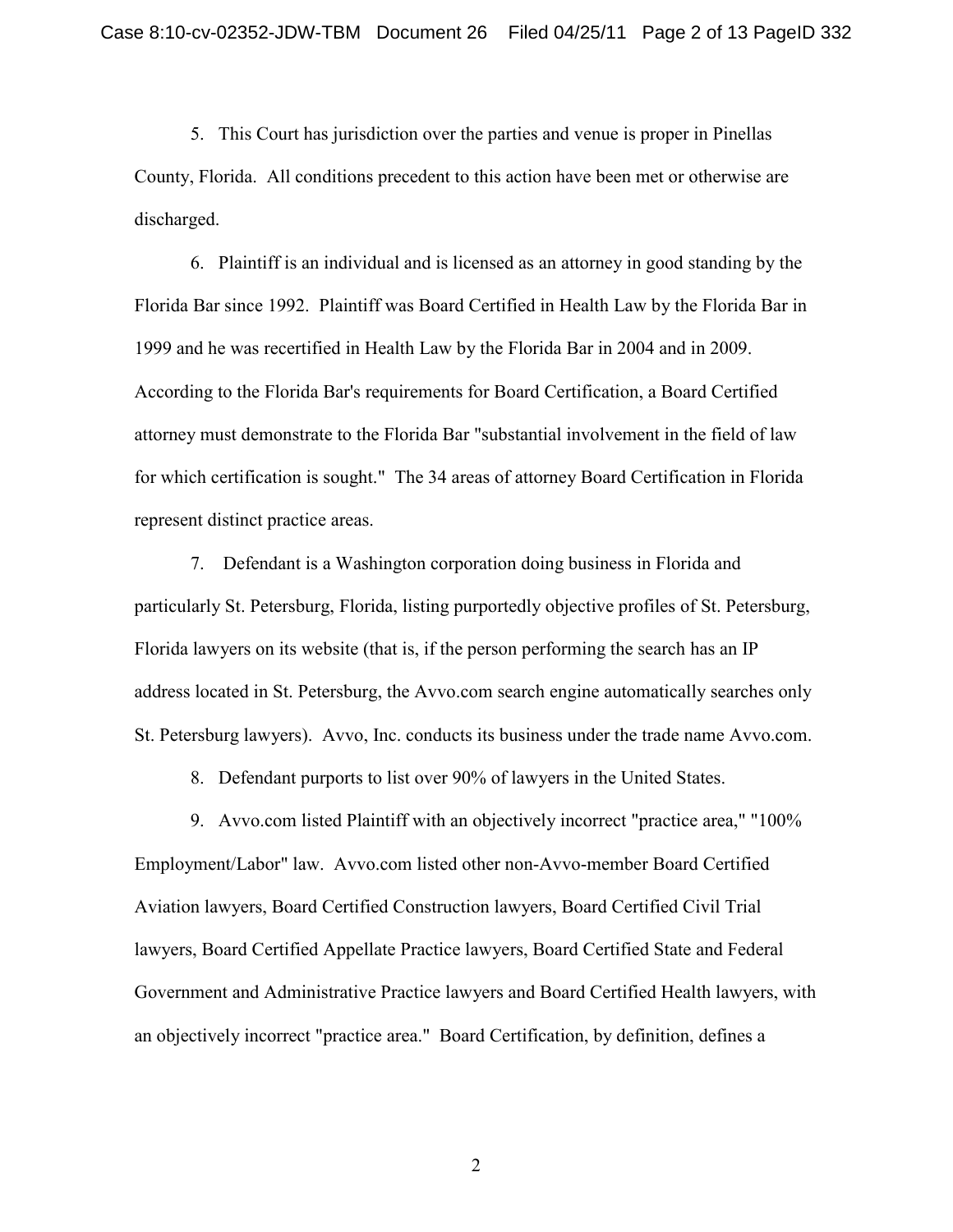lawyer's practice area. Hence, Defendant's errors in listing the "practice area" of Board Certified lawyers are objective falsehoods.

10. In addition to publishing erroneous "practice areas" for Board Certified lawyers, Defendant routinely publishes other factual errors including wrong addresses (as in Plaintiff's case), multiple listings of the same attorney, misstatements regarding licensure, and other material misstatements of fact regarding attorneys.

11. Over 65% of non-Avvo-member Board Certified Aviation lawyers are listed falsely by Defendants as practicing "100% Employment/Labor" law.

12. Over 55% of non-Avvo-member Board Certified Construction lawyers are listed falsely by Defendants as practicing "100% Employment/Labor" law.

13. Over 55% of non-Avvo-member Board Certified Health lawyers are listed falsely by Defendants as practicing "100% Employment/Labor" law.

14. Over 65% of non-Avvo-member Board Certified Civil Trial lawyers are listed falsely by Defendants as practicing "100% Civil Rights" law.

15. Over 55% of non-Avvo-member Board Certified Appellate Practice lawyers are listed falsely by Defendants as practicing "100% General Practice" law.

16. Over 65% of non-Avvo-member Board Certified State and Federal Government and Administrative Practice lawyers are listed falsely by Defendants as practicing "100% Privacy" law.

17. The number of Board Certified lawyers affected by Avvo.com's false statements regarding their "practice areas" exceeds 700 Board Certified lawyers. The number of all Florida lawyers affected by Avvo.com's false statements regarding their professional practices, on information and belief, is in the thousands.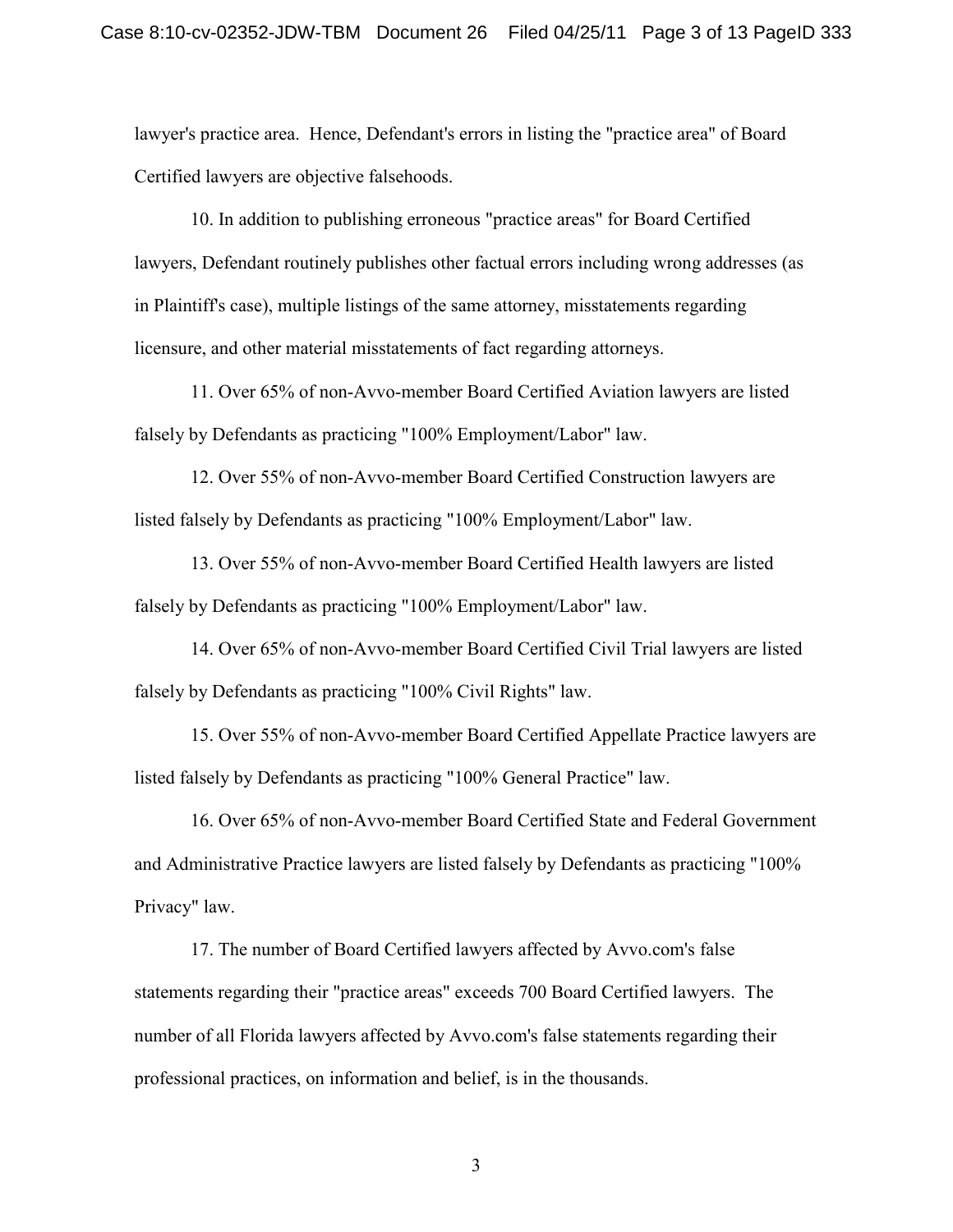18. On Defendant's listing pages of over 10% of these mislisted Board Certified lawyers, Defendant apparently has published an unauthorized photo of the lawyer in violation of Florida law, as was the case with Plaintiff's erroneous listing. Plaintiff estimates that Defendant has illegally published the likenesses, for commercial purposes, of more than 50 mislisted Board Certified lawyers in Florida. All of those pictures are placed so as to give the definite impression of endorsement of products and services appearing on the same Avvo.com pages as the unauthorized likenesses. There is no arguable creative or political use for the unauthorized likenesses at issue. Such unauthorized uses have the effect of making the offended party appear to endorse the deceptive mis-listings, particularly, the objectively false statements regarding practice area located in close proximity to the pictures (along with a graphic and objectively deceptive pie chart).

19. Avvo.com publishes these mis-listings and unauthorized likenesses without the offended attorneys' knowledge, input or approval. Avvo.com did this to Plaintiff as well. Avvo.com advertises that its listings are based on public information from the Florida Bar. In the case of Plaintiff and the other mislisted Board Certified attorneys, Defendant's advertised statement regarding the source of its listing information is false and misleading to the public. On information and belief, Defendant generated the aforementioned false listings automatically via a computer program, without regard to the public information available. Defendant's choice of "practice area" for the aforementioned lawyers was performed recklessly and apparently the program used by Defendant to mine public information has not been "debugged."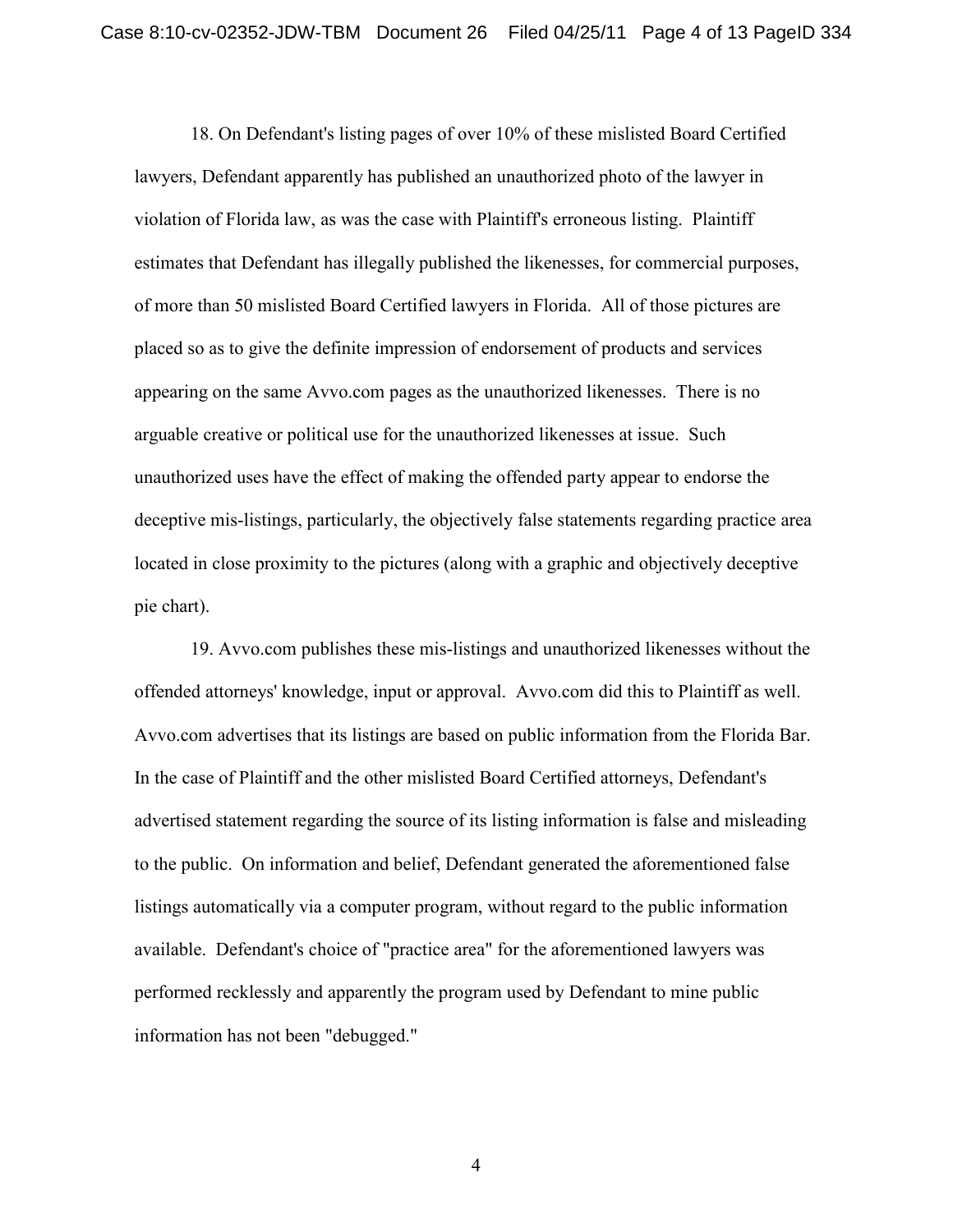20. The public information Avvo.com relies upon according to a representative of Avvo.com is the state bar's information, in this case, the Florida Bar. The Florida Bar website, floridabar.org, lists Plaintiff's basic information on one screen, and a "screen shot" of Plaintiff's public information is attached as Exhibit B to the original Complaint filed in this action (doc. 2). Avvo.com misrepresented and erroneously listed the public information available on the Florida Bar's website regarding the Plaintiff. The misrepresentations include an erroneous business address (despite that Avvo.com asserts it provides the business address "of record" with the Florida Bar) as well as an objectively inexplicable practice area (presented as a graphical pie-chart stating "100% employment/labor law" and situated just below the unauthorized photograph of Plaintiff).

21. On or around August 17, 2010, Plaintiff was first made aware of his Avvo.com listing. A potential client had cold-called Plaintiff looking for an employment lawyer who could handle a "hostile work environment" case. Plaintiff, mysteriously to Plaintiff at the time, had received numerous calls over the past year from prospective clients with hostile work environment cases. The calls consisted of injured plaintiffs who had contingencytype Title VII cases which Plaintiff does not take as a health lawyer and which typically are pursued by firms such as Morgan & Morgan. None of the callers including the caller on August 19, 2010 were physicians or health-care providers, i.e. Plaintiff's client base.

22. After the August 17 call was nearing an end and after Plaintiff gave basic advice to the caller for free and determined that he was not the right lawyer for the case in any event, Plaintiff inquired of the caller as to how she found his name. She responded that she had found the name on Avvo.com and that Plaintiff was listed (in a pie-chart at the very top of the screen) as "100% employment law." This representation was blatantly false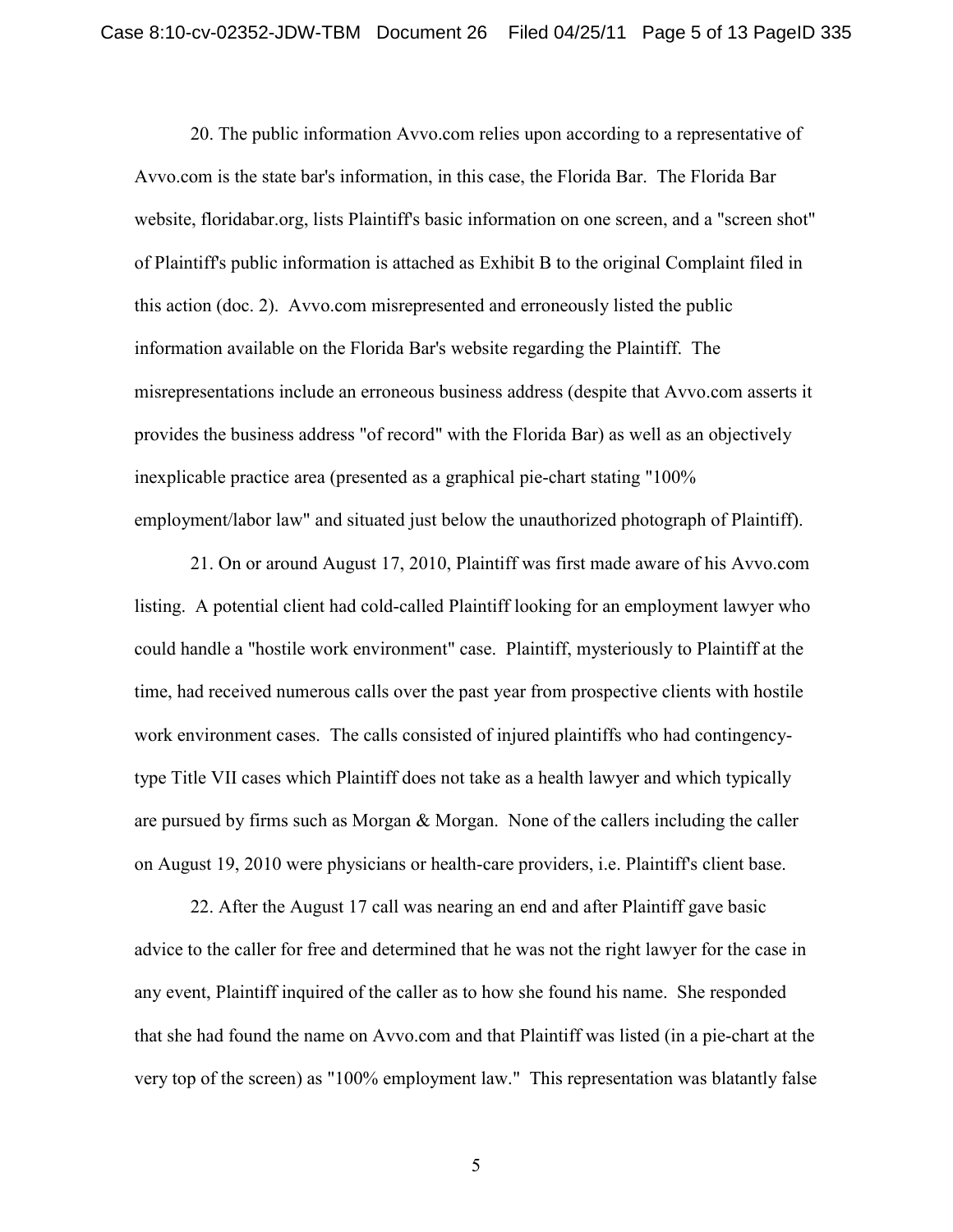and misleading and was not based on the public information available regarding Plaintiff anywhere. Plaintiff's likeness appeared on the same page as the pie chart, as did other advertising and promotional material designed to increase traffic and interaction (read: monetary value) on the site.

23. Plaintiff also discovered that Avvo.com had somehow posted on its website an unauthorized likeness of Plaintiff, from davishealthlaw.com, and such posting was obviously for Avvo.com's commercial gain (on the same page as the picture/listing and rating of Plaintiff were paid/sponsored advertisements for other apparently competing lawyers).

24. Plaintiff informed the August 17 caller that not only was he NOT a low-ranking lawyer, but the he was Board Certified in Health Law by the Florida Bar, a certification that has been achieved by approximately 120 lawyers out of approximately 75,000 licensed Florida attorneys (about 1/8 of 1% of licensed Florida attorneys). Plaintiff explained that his normal client base is either a health facility or licensed healthcare provider, that he has a boutique practice that is highly specialized and that he is capable of doing work of the highest complexity in the healthcare law field. The caller responded: "I knew it. I knew it," and acknowledged that the information posted in front of her on the Avvo.com website was "not right." Plaintiff is versed in employer-side human resources compliance, as noted on his own web site, and is capable of consulting on "hostile work environment" claims and compliance.

25. Plaintiff spent a number of minutes convincing this one person that he was not at all what Avvo.com had represented.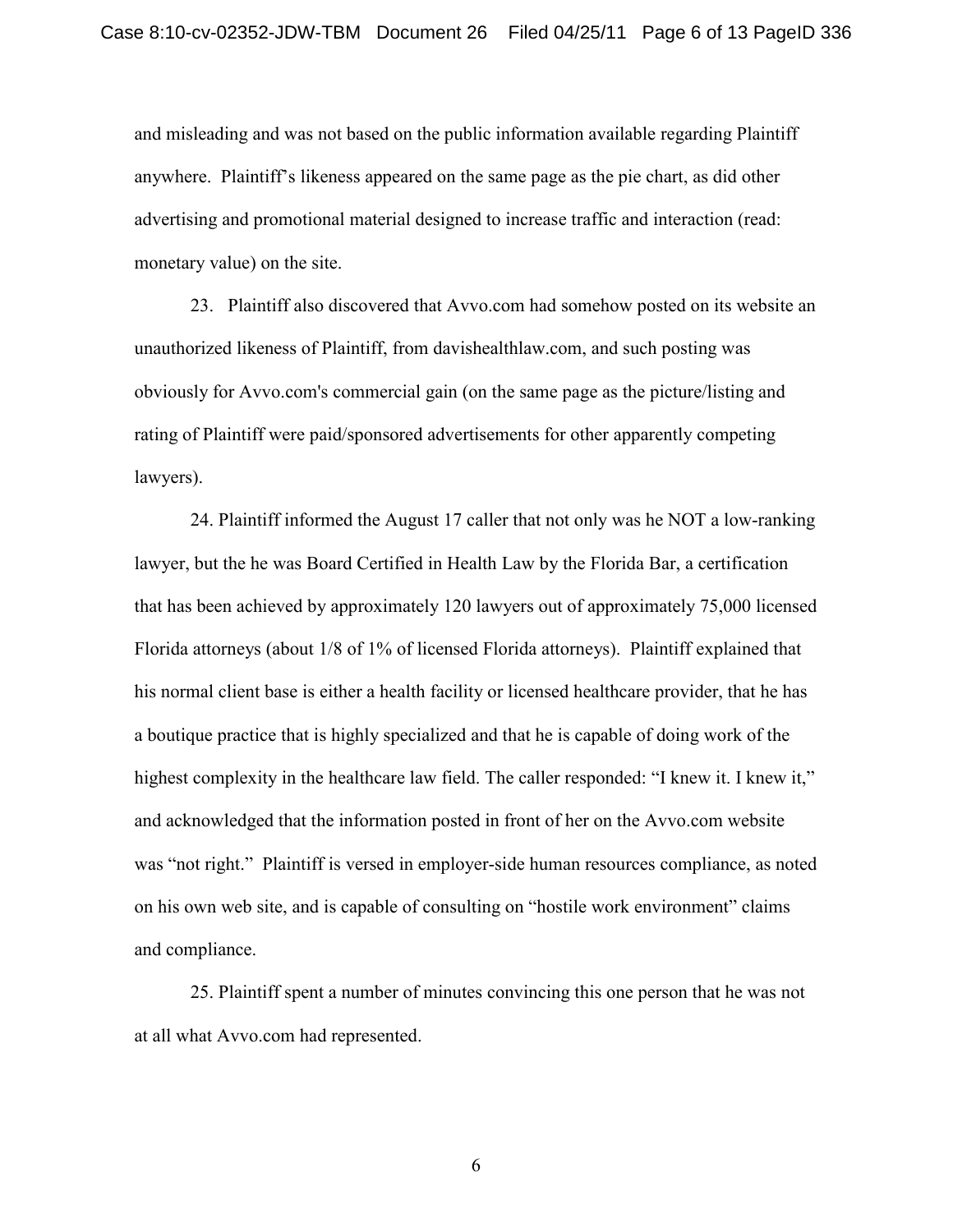26. Immediately following this phone conversation, Plaintiff visited the Avvo.com site and proceeded in somewhat of a panic to enter the site, designate a password, log on to his profile page and attempt to correct the misinformation, which included an incorrect business address and blatantly incorrect practice area. Plaintiff asserts that the Terms of Use are unenforceable under these circumstances, either due to duress, mistake, procurement of contract by illegality, fraud in the inducement, unconscionability, unclean hands, or other theories; however, in any event, Plaintiff is not relying on events which occurred after he logged-in to the Avvo.com site. Pursuant to the well-pleaded complaint rule, Plaintiff specifically disavows, at this time, reliance on any fact which occurred after Plaintiff logged on to the Avvo.com site (August 17, 2010). All claims in this action accrued prior to this arguable "start date" of the Terms of Use. As such, the Terms of Use are not applicable to any aspect of this action.

27. During the next several days during the week of August 17, 2010, Plaintiff removed from his Avvo.com listing; 1) the incorrect practice area; 2) the unauthorized image and 3) the incorrect business address.

28. Plaintiff's logging-on to the Avvo.com website to attempt to correct his information did not release liability for Defendant's past transgressions. But for Defendant's actionable and illegal activities, Plaintiff never would have logged on to the Avvo.com website.

29. On information and belief, Defendant benefits economically by publishing outdated and inaccurate information regarding lawyers via a join-us-and-fix-it-or-else strategy. For Defendant to benefit from such practices, while at the same time harming the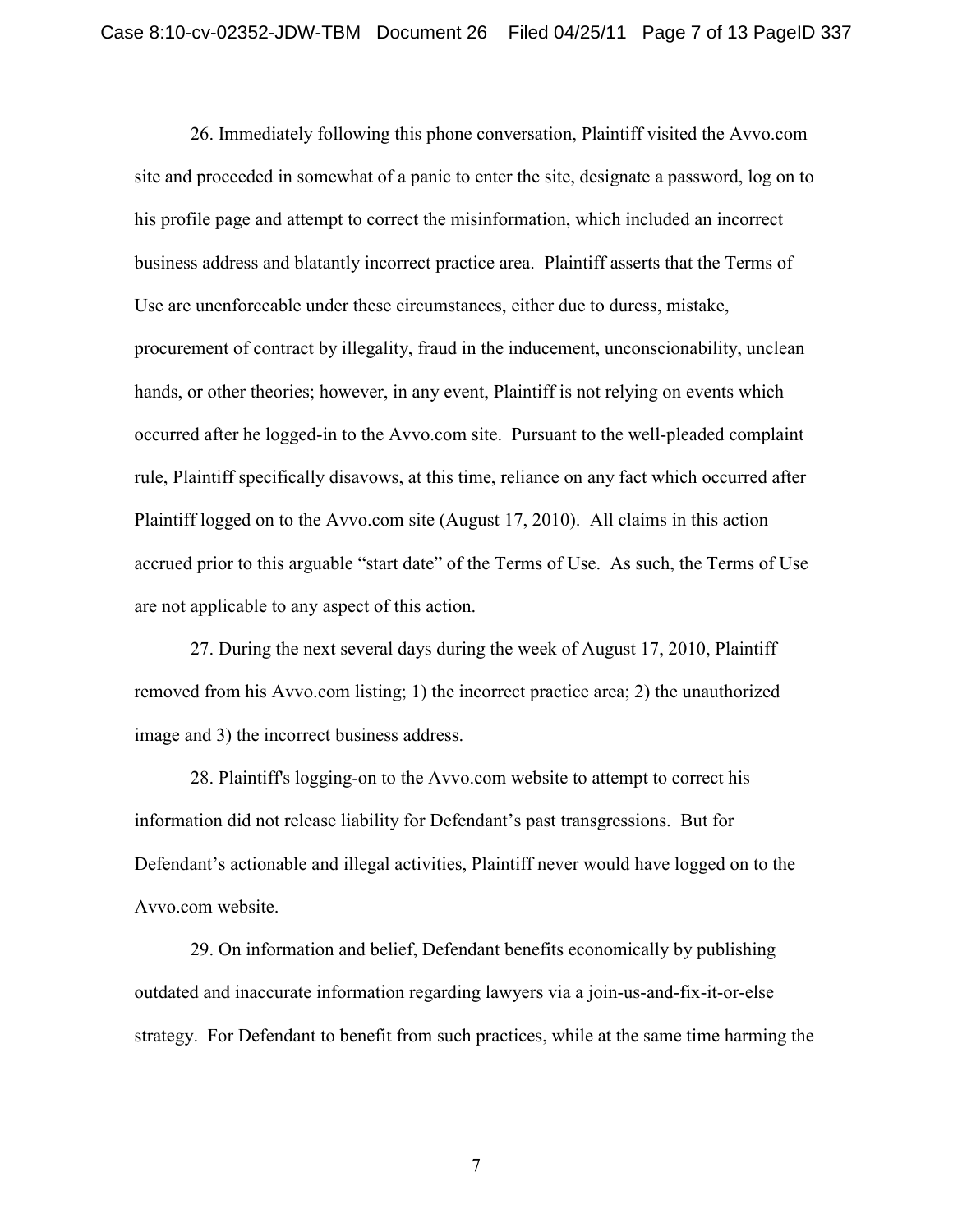reputations of lawyers and misleading consumers is an actionable trade practice in Florida. Avvo.com's use of these tactics amounts to an actionable trick and trap scheme.

30. As noted below, Plaintiff believes that his initial erroneous listing on Avvo.com persisted for approximately one year and six months. Plaintiff now suspects that the multiple mysterious hostile work environment cold calls were the result of Avvo.com's erroneous and incomplete listing regarding Plaintiff. Avvo.com continues this practice with respect to the other Board Certified lawyers mentioned above without amelioration.

31. Plaintiff submits that Avvo.com's publication of a purportedly complete profile of an attorney is in itself unfair if the attorney is coerced or tricked into joining Avvo.com to edit the profile, complete the profile and correct the profile (or to remove an unauthorized photograph).

32. Avvo.com apparently takes the position that it is incumbent on lawyers, particularly Board Certified lawyers, to spend their time performing Avvo.com's advertised function--that is, to accurately list the public record.

33. Plaintiff submits that it is incumbent on Avvo.com to correct its mistakes and omissions, not consumers.

34. Avvo.com never notified Plaintiff that it was listing him. On information and belief, the same is true for the purportedly 90% of U.S. attorneys that Avvo.com says publicly that it has listed. Avvo.com never gave Plaintiff the opportunity to edit the information prior to the automated listing; and continues to attempt to force Plaintiff to participate in Avvo.com, as stated above.

35. Avvo.com has not corrected the falsely listed practice areas of the forereferenced Board Certified lawyers. The mislisted Florida Board Certified lawyers are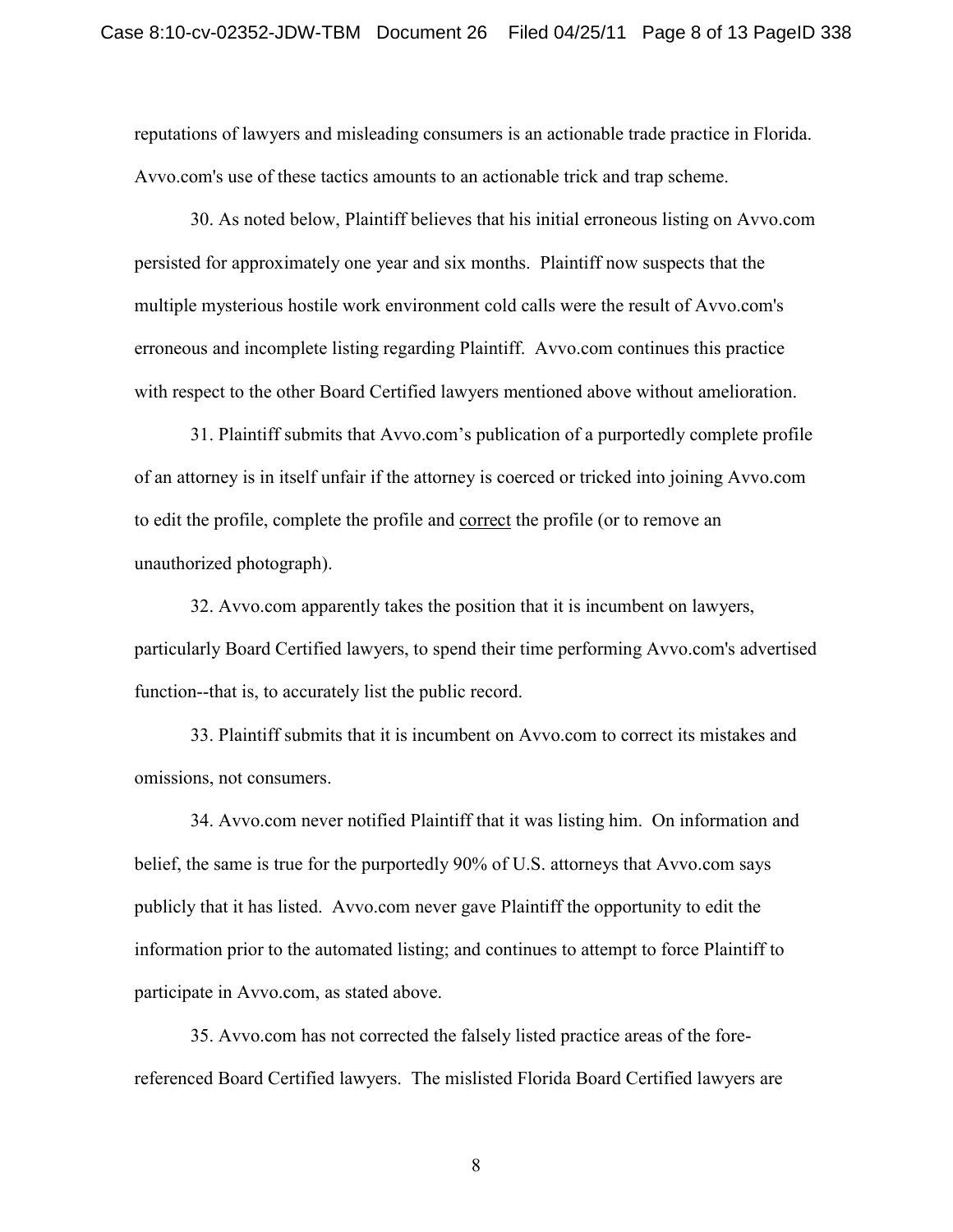probably unaware of the continuing business disparagement of their names and the unauthorized uses of many of their likenesses.

36. Nowhere does the Florida Bar or any other public information list Plaintiff as a 100% employment/labor lawyer. Neither does the available public information support Defendant's designation of practice areas for the other mislisted Board Certified Florida lawyers.

37. Avvo.com provides a link to Plaintiff's law firm web site, which is called davishealthlaw.com. Apparently because no actual human was reviewing what Avvo.com was doing, Defendant failed to look at the web site it linked in order to discover what Plaintiff actually does for a living.

38. Plaintiff suspects that Avvo.com's computer program was not designed properly, and in a rush to list and rate "90% of lawyers in the United States" allowed the program to run rampant making reckless mistakes, as was the case here and with the other Board Certified lawyers mentioned herein. Plaintiff submits that Avvo.com should recategorize Florida as a "Beta Directory" state, that is, Avvo.com should be ordered by this Court to "re-do" its listings for Florida and change its programs to cease violating Florida law. Without such an order, Avvo.com's activities apparently will continue indefinitely absent intervention by the individuals being harmed.

39. According to the Avvo.com website, Plaintiff's incorrect and misleading Avvo.com information as of August 17, 2010 had not been updated since March of 2009, which in itself is a recipe for business disparagement and constitutes an unfair and reckless trade practice. On information and belief, Avvo.com publishes stale and outdated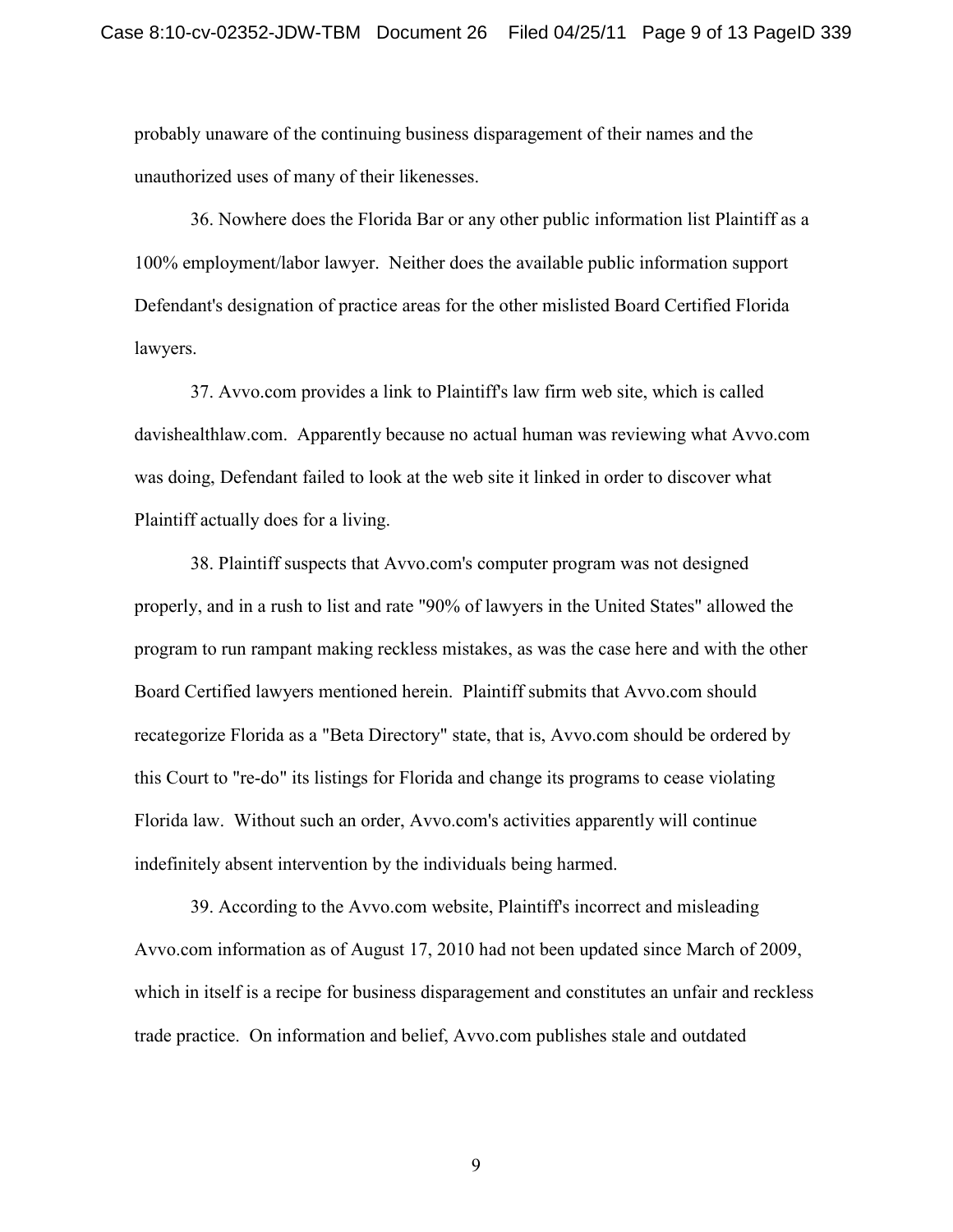information on all Florida lawyers in a potential effort to coerce their participation on Avvo.com.

40. Avvo.com for an undetermined amount of time, but perhaps as long as 18 months, misappropriated a likeness of Plaintiff from plaintiff's personal practice web site, davishealthlaw.com, in violation of Section 540.08, Florida Statutes. Plaintiff did not authorize the use. Such a placement of Plaintiff's proprietary and copyrighted image, besides being illegal under Florida law, gives the false impression to any viewers of that page that Avvo.com's listing, advertisements and website in general is somehow endorsed by Plaintiff. Avvo.com's practice of automatically publishing unauthorized images of attorneys is an actionable trade practice as well as a violation of the specific Florida law governing use of likeness and advertising.

41. Avvo.com's "Contact Us" page presents a form for an email and fails to disclose a phone number to call a live person (despite that Avvo.com publicly states that one can "just call" to correct listing mistakes). The only viable choice Avvo.com leaves to mislisted lawyers who are immediately concerned with their mislisted information is to log-in and correct a mislisting immediately. Attempting to coerce lawyers by illegal and tortious conduct, on an epidemic scale, to correct mislistings is an actionable trade practice. Requiring lawyers to surf the internet, in general, looking for mislistings on websites such as Avvo.com, is simply not the intent of Florida law and public policy. Avvo.com owns the onus to avoid rampant defamation of lawyers and misleading of the public by its alleged posting of "publicly available" information.

### Count I: Violation of Section 817.41, Florida Statutes, False Advertising.

42. Plaintiff reincorporates paragraphs 1-41 as if fully set forth herein.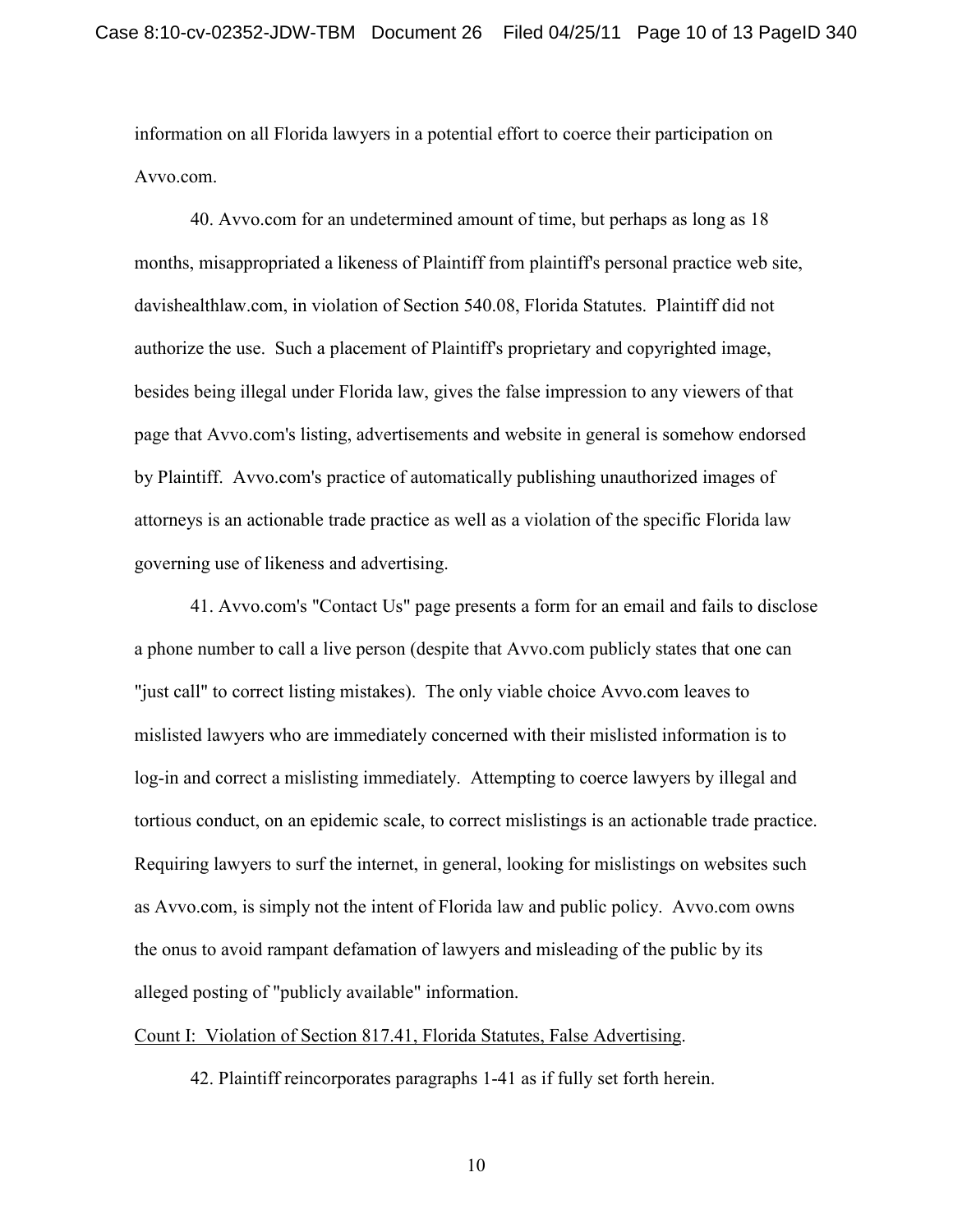43. Defendant, in or around March, 2009, and persisting for approximately 1.5 years, disseminated before the general public of Florida a misleading advertisement regarding Plaintiff. In addition to falsely stating Plaintiff's practice area and address of record with the Florida Bar, the advertisement contained an unauthorized image of Plaintiff and gave the false impression that Plaintiff had somehow endorsed Defendant's advertisement of Plaintiff. The false impression was given that Plaintiff endorsed the Avvo.com website in general; that Plaintiff endorsed his false listing; that Plaintiff endorsed advertisements and services placed on his listing page next to his listing and picture; and that Plaintiff participated on the Avvo.com site. Plaintiff's listing was deceptive to the public, to consumers, to other lawyers, and specifically to the potential client referenced herein, who actually relied on the false advertisement and called Plaintiff as a result.

44. Such dissemination of misleading advertising is fraudulent and unlawful, and was designed to obtain money or property.

45. Plaintiff was damaged by Defendant's actions and asserts a civil action for violation of Section 817.41, Florida Statutes.

WHEREFORE Plaintiff requests that the Court enter judgment for Plaintiff, including costs, attorney's fees and, upon leave of court, punitive damages, in addition to actual damages, and grant any other relief, including equitable relief, as deemed appropriate and just.

Count II: Violation of Section 540.08, Florida Statutes (unauthorized use of likeness for commercial purpose).

46. Plaintiff reincorporates paragraphs 1-45 as if fully set forth herein.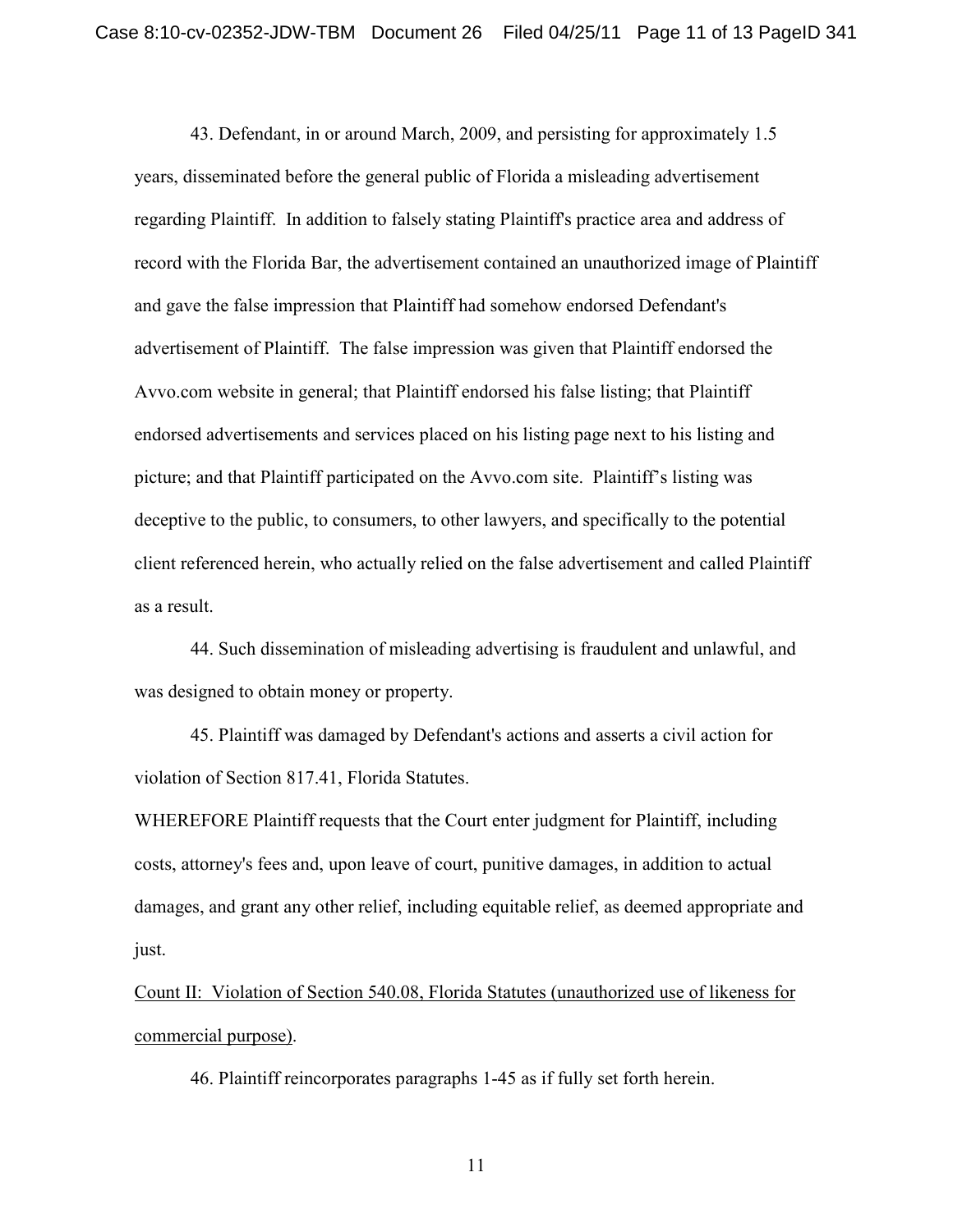47. Defendant, in or around March, 2009, and persisting for approximately 1.5 years, published, printed, displayed and publicly used for purposes of trade and commercial and advertising purposes the photograph and likeness of Plaintiff without the express written or oral consent to such use given by Plaintiff or any other person in writing authorized by Plaintiff to license the commercial use of Plaintiff's likeness. Such publication was made recklessly and knowingly to increase the value of Defendant's commercial website business venture.

48. Plaintiff asserts a cause of action to enjoin such unauthorized publication, printing, display or other public use, and to recover damages for any loss or injury sustained by reason thereof, including an amount which would have been a reasonable royalty, and punitive or exemplary damages.

WHEREFORE Plaintiff requests that the Court enter judgment for Plaintiff, including costs, and issue any other relief deemed appropriate, including entering an injunction against Defendant pursuant to Florida law, and awarding Plaintiff actual, punitive and exemplary damages pursuant to s.540.08, F.S.

#### Count III: Violation of Section 501.204, Florida Statutes

49. Plaintiff reincorporates paragraphs 1-48 as if fully set forth herein.

50. Defendant has conducted its business in such a way as to constitute one or more unlawful practices pursuant to Section 501.204, Florida Statutes (Unlawful acts and practices), including unfair methods of competition, unconscionable acts or practices, and unfair or deceptive acts or practices in the conduct of a trade or commerce.

51. Defendant's actions have damaged Plaintiff individually, as well as many other lawyers in Florida, and Defendant's actions have misled consumers in Florida.